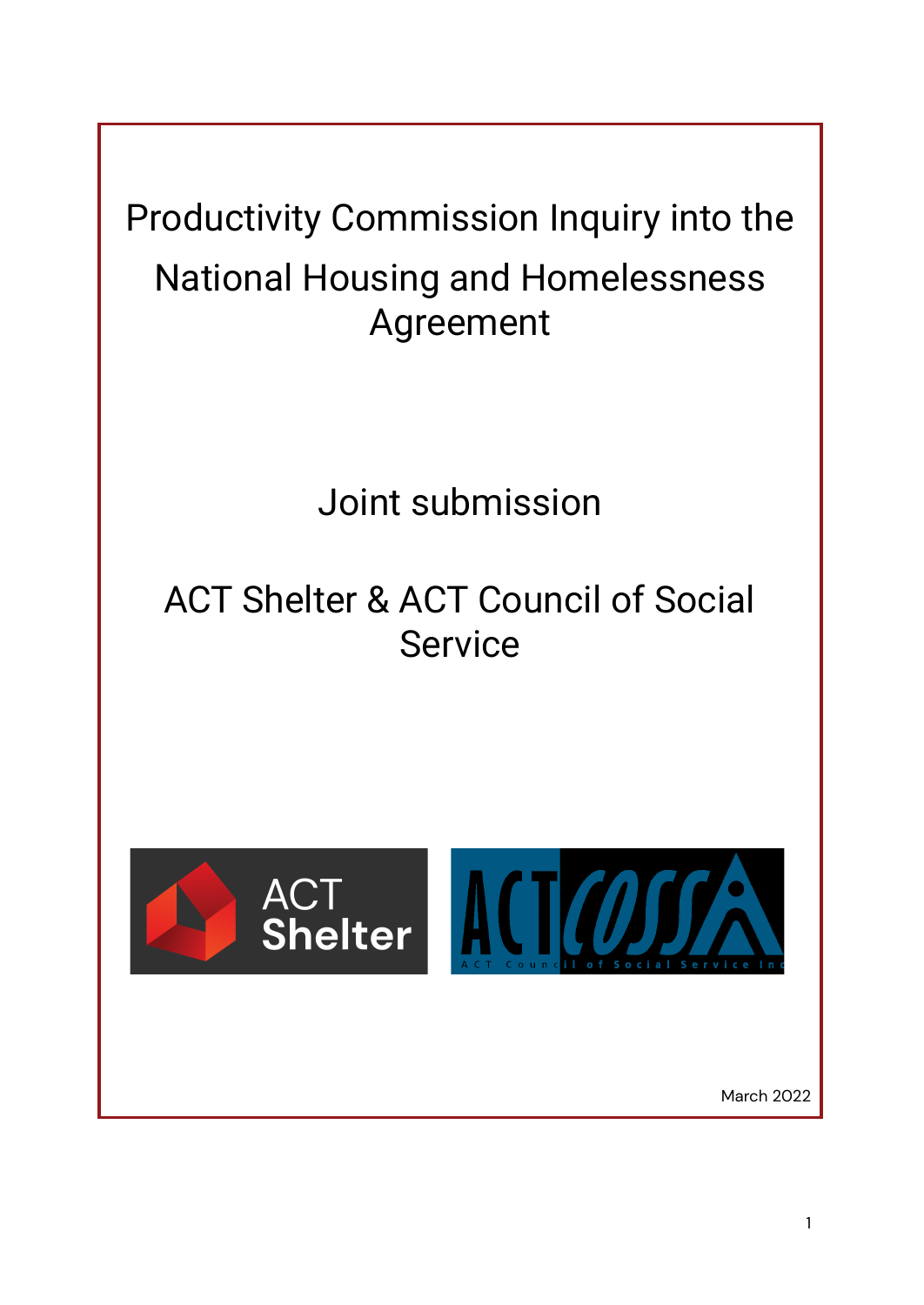## **Introduction**

ACT Shelter is the peak housing body in the ACT. It is a not-for-profit organisation funded by the ACT Government to represent the interests of our members and provide advocacy and strategic advice on systemic issues affecting housing consumers in the ACT. We are an informed and independent voice on housing policy issues affecting the ability of people on low, moderate or no incomes to have an affordable, safe and secure home.

The ACT Council of Social Service Inc. (ACTCOSS) advocates for social justice in the ACT and represents not-for-profit community organisations. ACTCOSS is a member of the nationwide COSS Network, made up of each of the state and territory Councils and the national body, the Australian Council of Social Service (ACOSS). ACTCOSS's vision is for Canberra to be a just, safe and sustainable community in which everyone has the opportunity for self-determination and a fair share of resources and services.

This brief submission highlights issues of particular importance to the ACT, many of which are obviously reflected across the country. We support and draw attention to the submissions of national bodies National Shelter, ACOSS and Anglicare.

# **Overview of housing in the ACT**

With a population of 43[1](#page-7-0).500<sup>1</sup>, the ACT is one of the smaller jurisdictions. Nevertheless housing issues are substantial and Canberra has held a position as one of the most unaffordable housing markets in the country for many years.

In the ACT 27% of dwellings are owner occupied and 38% owned with a mortgage. This leaves the rest of the households (32%) in rental accommodation with 23% renting privately, 6% in public housing, 0.5% in community housing with the rest not identifying the landlord or tenure type.<sup>[2](#page-7-1)</sup>

Currently, Canberra:

- $\bullet$  Is the most expensive capital city in which to rent a house or unit<sup>[3](#page-7-2)</sup>;
- Has the highest rate of rental stress among lower income private rental households at 73% [4](#page-7-3) ;
- $\bullet$  Is the least affordable capital city for low-income households $^{5}$  $^{5}$  $^{5}$ ; and
- Since December 2021, has the second second highest median house price, exceeding Melbourne<sup>[6](#page-7-5)</sup>.

### **Public and community housing**

Commonwealth funding is grossly inadequate at only 16% of total net recurrent cost of public housing and homelessness service delivery in the ACT $^{\mathbb{Z}}$  This proportion falls to about 14.3% once CSHA debt servicing repayments are taken into account<sup>[8](#page-7-7)</sup>.

The ACT has rationed and residualised triaging allocations of public housing to highest need, lowest income. Even so, about 10% of ACT households are eligible for rebated rent allocations. However, due to decades of divestment, only about 6% of housing stock in the ACT is public housing.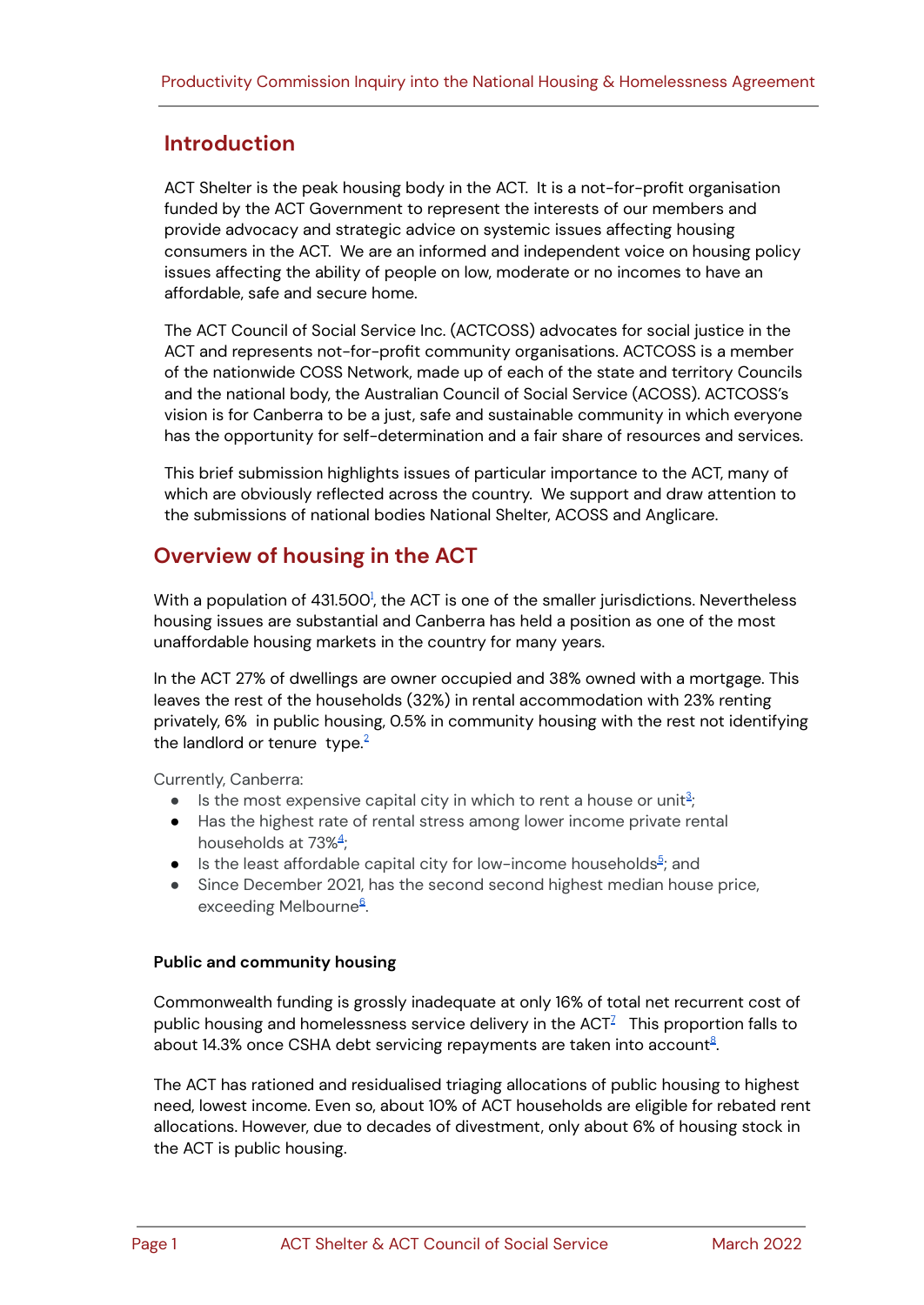ACT community housing stock numbers are low, with about 1000 tenancies in total. There are only 2 Tier 1 growth providers operating in the ACT, with one Tier 2 and 10 Tier 3 CHPs. Several of the Tier 3 providers are keen to grow stock but thus far the nature of the aggregated low interest, long term finance availed through the NHFIC has not enabled small providers with few housing assets to benefit from accessing the needed funds. ·The ACT Government provides minimal cash and equivalent support to CHPs and in an environment of no direct investment in new social housing supply funds from the Commonwealth, prospects for growth are modest at best.

To its credit, the ACT Government is investing heavily relative to Gross Territory Product and own source revenue, in Growing and Renewing Public Housing (GRPH). The ambitious program is detailed in the ACT Housing Strategy<sup>[9](#page-7-8)</sup>. The Territory was required to develop this in order to secure the \$130.7 million from the Commonwealth for the existing Affordable Housing Specific Purpose Payment (NHHA 2017/18 – 2022/23). It is also the flagship item in the NHHA bilateral agreement between the ACT and the Commonwealth.

As ambitious as the GRPH is, the \$1.1 billion investment will replace 2,288 old and cold properties, nearing the end of their asset life with 2,688 new ones, all Class C Adaptable, between 2014 and 2026. The addition of 400 properties to the pool of social housing stock represents growth of less than 4% over the life of a 12 year growth and renewal program.

There is currently nobudgeted, ongoing funding stream for new social housing supply. Withoutdirect, per capita investment in new bricks and mortar on an annualised basis, both the number of dwellings and the share of social housing relative to total residential housing stock in the ACT will continue to decline.

#### **Unmet need for social and affordable rental homes in the ACT**

In 2020 ACT Shelter commissioned the Australian Housing and Urban Research Institute (AHURI) to undertake a scoping study and cost-benefit analysis for increased investment in social and affordable rental homes in the ACT $^{\underline{\text{10}}}$  $^{\underline{\text{10}}}$  $^{\underline{\text{10}}}$ . It identified a current shortfall in excess of 3000 income-based social rental homes in the ACT.

Further analysis of known new supply commitments of both public housing and social housing owned or managed by CHPs and housing demand projections by income decile, projects this shortfall will grow to more than 4,000 properties by the expiry date of the next iteration of the NHHA. Looking forward to 2036, the gap will widen to more than 5,600 homes by 2036.

When we factor in the number of households in private rental paying more than 50% of their income on rent but earning too much to be eligible for social housing, we identify an additional shortfall in sub-market affordable rental homes of about 1,800 properties. The current NHHA does not fund sub-market affordable rental maintenance or supply.

The AHURI study determined that there were 1,800 households in housing crisis in the private rental market (incomes between \$37K and \$77K), illustrating the relative unaffordability of the ACT rental market and the urgent need for a rethink of the remit of both the NHHA and the payment eligibility criteria and quantum of Commonwealth Rent Assistance (CRA).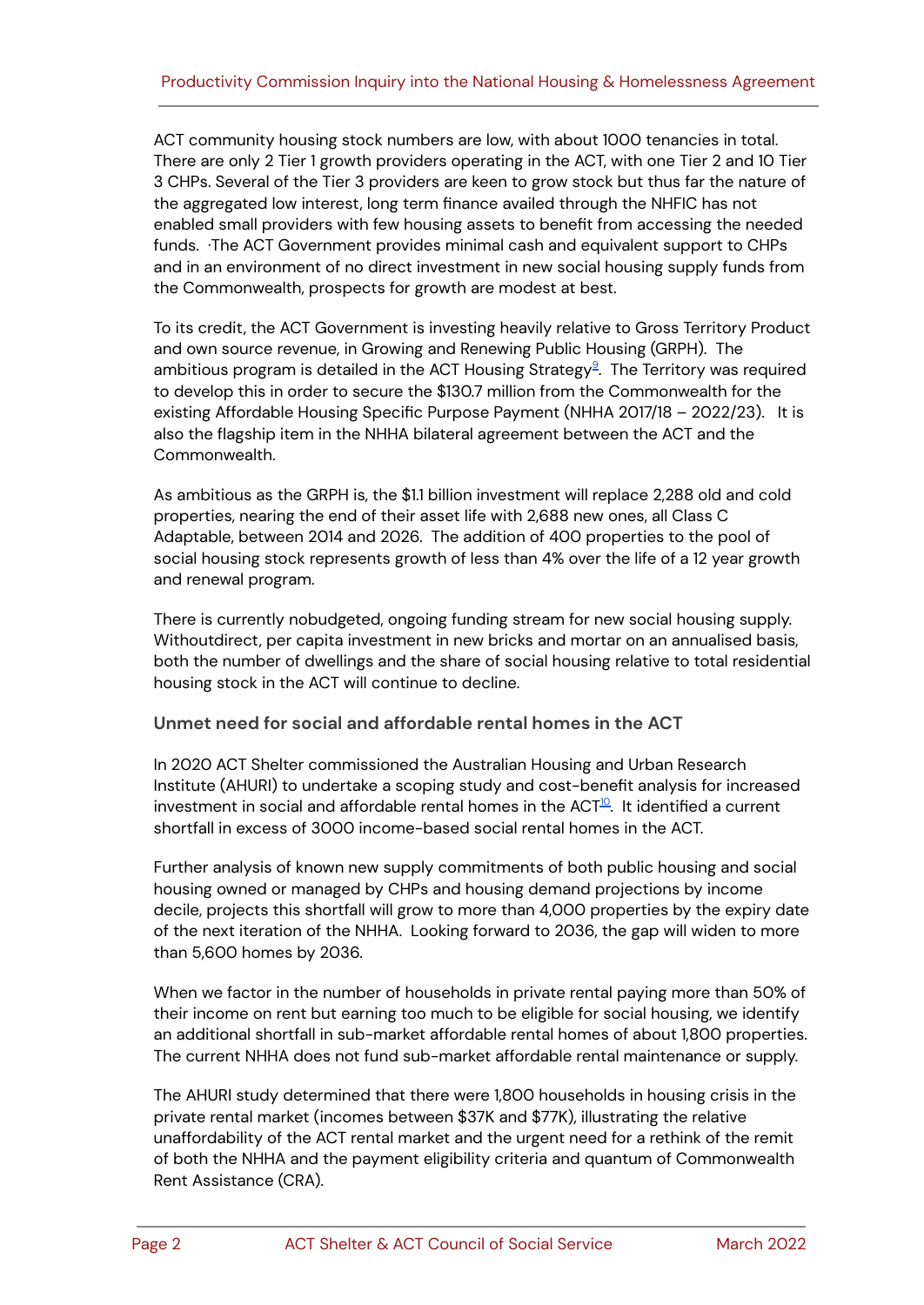Of those households in receipt of CRA, 84% receive the maximum rate and 50% of those households are still in housing stress or crisis after receiving that assistance. Additionally, because eligibility for CRA is tied to eligibility for income support (family payments, Jobseeker, pensions, Special Benefit, Student and Youth Allowance), many households in the first category (Fringe Tax Benefit recipients) are eligible for CRA. However, single person and coupled households who derive income from paid work are not eligible, despite being tens of thousands of dollars worse off after tax and paying much higher proportions of income to their landlords.

The Commonwealth has prioritised a cash-based demand subsidy allocated using its income support responsibility over direct investment in social or affordable rental housing supply. The Productivity Commission has previously highlighted the significant disparity in mean weekly subsidy for rebated rent eligible tenants (now more than \$400 a week per household in the ACT) and maximum rates of CRA for households on equivalent incomes renting privately (\$71 - \$149 per week for singles or families).

Divestment from affordable and social rental supply has been a four decade-long slow burn, with a slight reprieve created by the National Rental Affordability Scheme and Social Housing Initiative component of the Mario Building and Economic Stimulus Plan in 2010. Prioritising a demand based subsidy in an effort to price tenants eligible for CRA back into rental markets they would otherwise be unable to afford and therefore access, has left thousands of Canberrans with no option but to get by in a rental market now asking \$753 a week for a detached house, \$614 a week for a 2 bedroom apartment/unit or \$447 a week for a 1 bedroom flat. These median asking rents mean households need to earn more than \$114,000 a year before tax to pay less than 30% of their income on rent for a detached house, \$95,000 to affordably rent a 2 bedroom unit, and \$69,000 to avoid housing stress, if renting a 1 bedroom flat. Alarmingly, all three income thresholds are above the average gross income of an Australian worker.

In the ACT every individual earning less than the average national income has effectively been priced out of the private rental market for a 1 bedroom unit. Even factoring in the high median incomes in the ACT, households in income quintiles 1 and 2 are unable to afford rentals for 2 bedroom units.

## **Recommendations**

#### **1. The NHHA must be underpinned by a comprehensive, National Housing Strategy that adopts a whole-of-system approach to housing investment and policy.**

Any requirements for sign off placed upon one level of Government must be equally applied to the other. In 2017 the Cth inserted that the: 'States must have a credible housing and homelessness strategy'. However, there has not been a national housing strategy for nearly 30 years. The next NHHA must place requirements on both levels of Government.

The importance of an affordable, accessible, appropriate, safe and secure home of decent amenity cannot be overstated. A place to call home is an enabler of better life outcomes. A National Housing Strategy would therefore reframe our housing assistance narrative: from cost to government to investment in people, place-making and productivity. It should: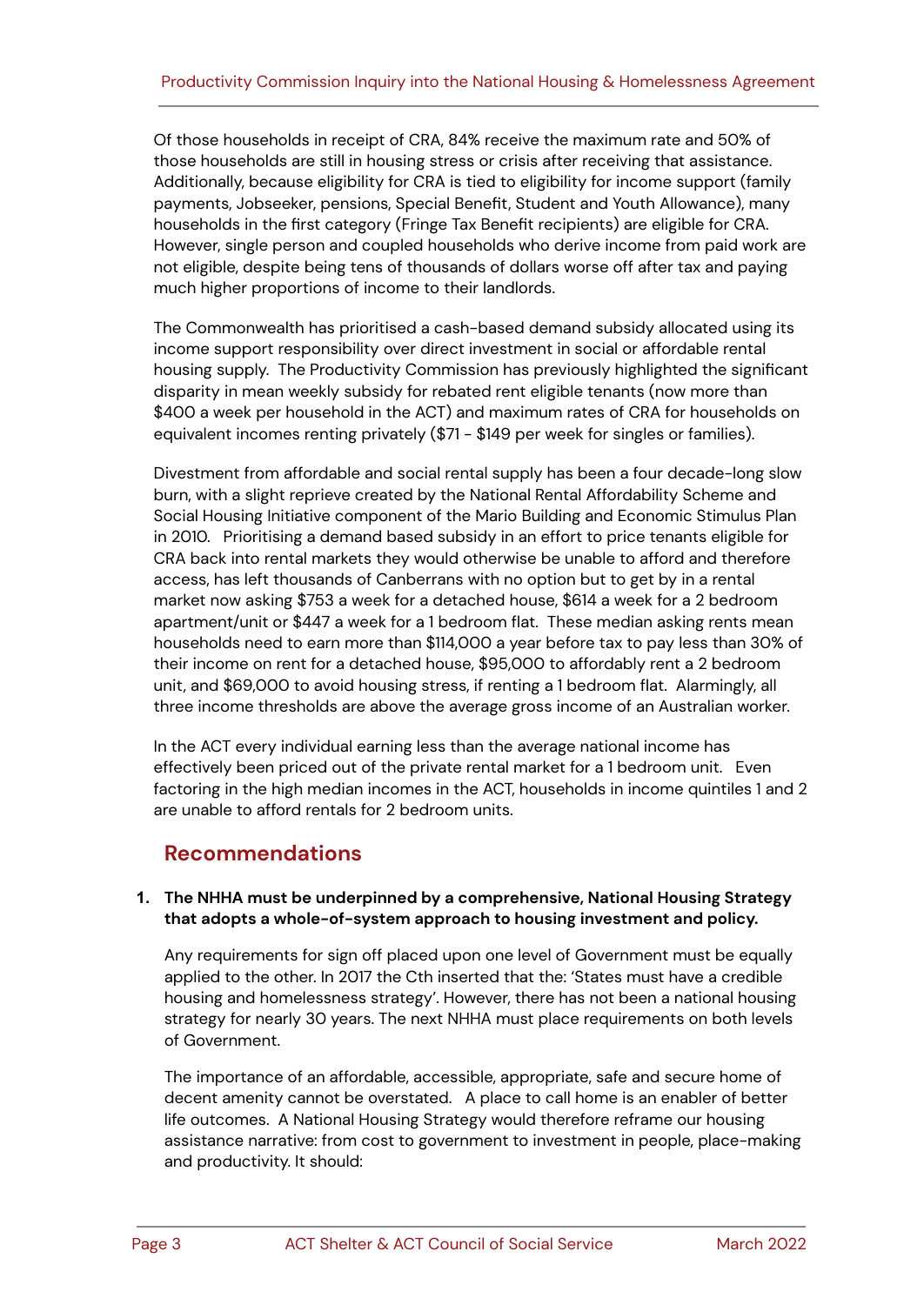- Be evidence-based, well resourced and set short, medium and long term goals and targets that:
	- address significant housing market failure
	- reverse the long term trend of divestment from affordable and social rental housing supply.
- Include a comprehensive review of the efficacy and efficiency of the demand side rent assistance subsidy and the insecurity it enshrines in tenants' lives by forcing them into a private rental market that has priced them out and serves only the interests of lessors and their agents.
- Determine what an adequate quantum of income-based non-market rental housing should be based on income eligibility alone.
- Set targets to increase and then maintain what an adequate quantum means, proportionate to all housing stock, noting this will vary based on the proportion of people in a given housing market or state/territory, and report incomes below a defined ceiling for rebated rent.
- Prioritise preventing and ending homelessness through secure homes with housing-focused support if and when needed as increased risk of homelessness is identified.
- Adopt a Social Determinants of Health and Rights Based approach and recognise the importance of security of tenure for all Australians regardless of housing tenure or type.
- Be based on broad consultation.

A National Housing Strategy:

- Would change millions of lives for the better.
- Must be a key recommendation by the PC in its Final Report from this review of the NHHA.

#### **2. The per capita funding formula & CHC/CSHA Debt Servicing is inequitable and unfair and must be replaced with a hybrid or new formula.**

In the NHAA payments are made on a per capita basis. This results in rewarding States (such as Queensland and Victoria) that have higher populations, higher population growth but comparatively lower provision of social housing. This approach punishes States (such as South Australia, Tasmania and the Australian Capital Territory) that have historically had a more generous social housing policy, but have lower populations, and lower rates of population growth.

The current formula should be replaced by a per dwelling funding formula subject to State and Territory Housing Authorities agreeing to have their assets subjected to an independent audit by Commonwealth-appointed teams to determine exactly how many assets are in their portfolios and what the net recurrent cost of keeping them tenantable is per dwelling.

States and Territories should fund 50% of this and be incentivised to recycle and replace older and more expensive to maintain stock with new, fit for purpose homes that are accessible, adaptable and energy efficient.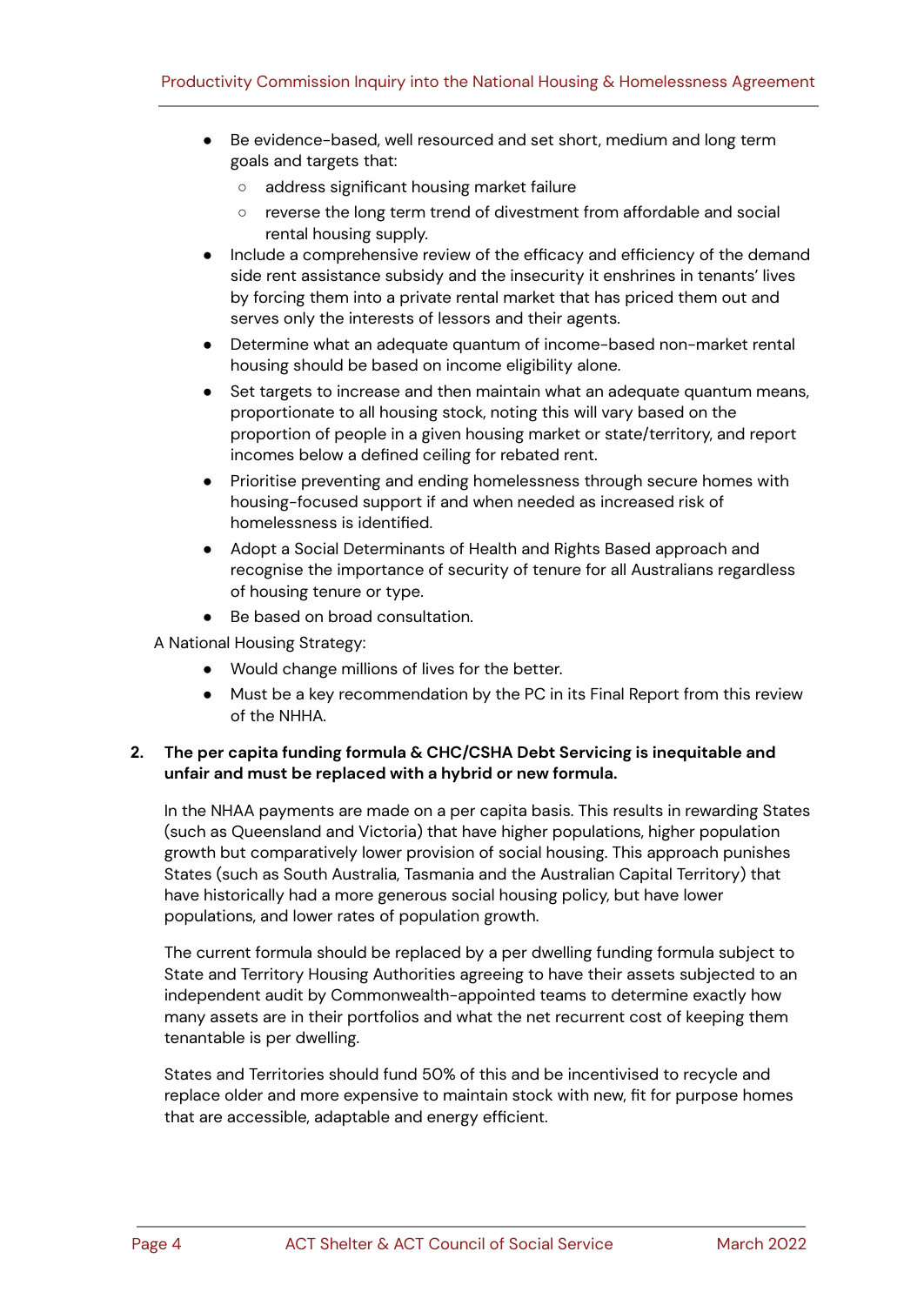The ACT has previously benefited from a Commonwealth asset recycling initiative which it used to demolish and replace its oldest multi unit complexes with scatter site, smaller parcels of public housing dispersed in many suburbs.

**3. CHC/CSHA debt should be forgiven and returned to States/Territories on an annual recurrent basis, tied to evidence it has been invested in new supply for priority groups identified by the Commonwealth (at present, these are women leaving violence and young people).**

In return for this, the Commonwealth should require lines of accountability from jurisdictional Housing Departments and Treasuries. Reporting would demonstrate additional investment in maintenance, repairs or upgrades to extend asset life or supply increases commensurate with the annual amount previously allocated to CSHA debt servicing.

In the ACT, this would boost investment in public housing by just over \$6 million a year, or 23% of Commonwealth recurrent investment in the NHHA.

This arrangement has been achieved by SA and Tasmania. It must be extended to all 8 jurisdictions.

- **4. The next NHHA must include direct investment by both levels of Government in new social and supportive housing supply that is annualised and tied to interim and long term targets to:**
	- a. **Increase social housing supply to 10% of all housing stock; and**
	- b. **Increase affordable (non-market) rental supply to 2.5% by 2040.**

Currently only 4% of the national housing stock is social housing. As Anglicare and National Shelter have noted this is woefully inadequate to meet the housing needs of the 20% of lowest income earners who increasingly cannot afford private rentals. This substantial housing market failure is compromising health and wellbeing and hindering the ability of a large portion of the population to participate economically and socially.

The only way to address the shortfall in social housing across Australia is via dedicated, long-term investment by federal and state Governments working together.

#### **5. The absence of supply dollars must be rectified with a competitive per capita growth fund.**

There are multiple options for raising these funds as noted in Anglicare's submission. The Federal Opposition has adopted the Grattan Institute's proposal for an "öff budget" supply fund similar to the Medical Research Future Fund. We also note the massive level of investment needed, and the need to leverage private investment funding to create a sufficient pool of funding.

The successor NHAA should include a simple Growth Fund mechanism which specifies: match funding arrangements for contributions from federal and state governments; incorporates incentives for additional funding commitments from either the States or Commonwealth; provides targets for net growth in social housing stock; and incorporates regular meetings to foster cooperation between the responsible Ministers at State and Federal Government and representatives of local Government.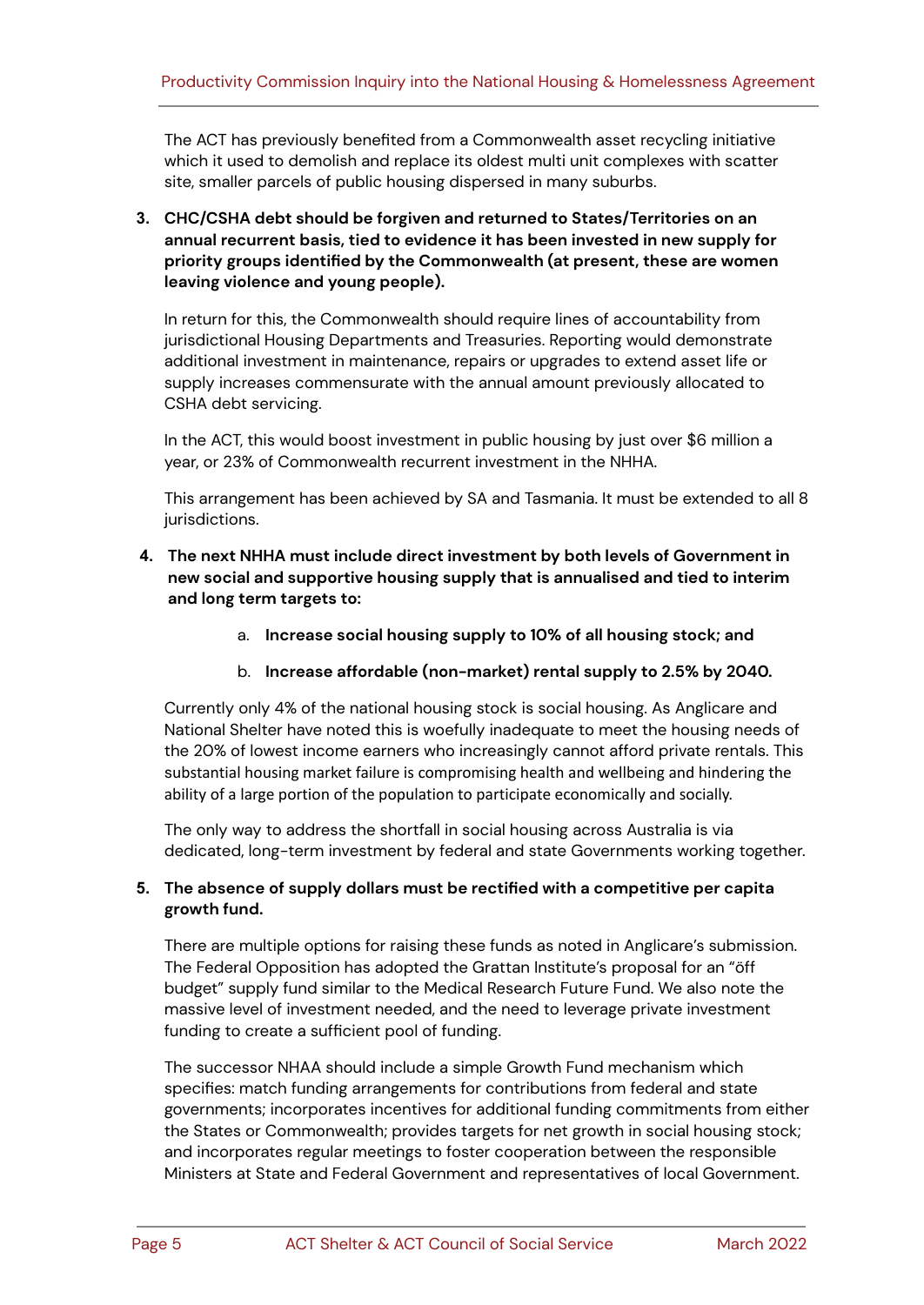#### **6. Remove indicators that are unrealistic or cannot be measured at all and replace these with indicators that measure the impact of investment in the Agreement on improving the lives of the people who benefit from the funding.**

The NHHA funds means tested housing assets and homelessness beds, accessed by less than 10% of Australians. It is not a universal instrument. It cannot influence whole-of-market or whole-of-system outcomes. As it stands, it subsidises housing that exists because of market failure, and a new agreement must reflect this.

In its previous reviews, the Productivity Commission has been candid in its assessment that most of the indicators cannot be reliably measured at all. Those that can, rely largely on Census data. They are not comparable within, let alone across jurisdictions and therefore cannot be used to measure the efficacy of the NHHA or the Return on Investment made to it.

There needs to be a serious commitment on the part of the Productivity Commision this time to be clear about the lack of utility of the performance indicators. A significant amount of time and effort should be invested in re-writing performance indicators that are appropriate to what the agreement can realistically be expected to achieve given the scope is limited to social housing and homelessness funding with a small amount of home purchase assistance..

#### **7. The absence of direct Commonwealth investment, via the agreement, in addressing Aboriginal housing need in urban Australia must be addressed.**

The ACT is almost totally urbanised and as such receives no funding for state owned and managed Indigenous housing units in the country. With 6,508 individuals identifying as Aboriginal or Torres Strait lander they comprise 1.6% of the ACT population. The breakdown of tenure differs significantly to the general ACT population and also nationally, with 53% of households renting, 30% in private rental, 19% in public housing and none in community housing.<sup>[11](#page-7-10)</sup>

#### **8. The next agreement should include performance indicators for the homelessness component.**

The first would require states and territories to commit to reducing the number of people 'turned away from homelessness services. We refer to the Anglicare submission's outline of issues relating to homelessness services and goals: "*The most important performance indicator for our homelessness response must be the number of people who are turned away from accommodation support. The goal should be as close to zero as is practicable*." [12](#page-7-11)

#### **9. The Productivity Commission should conduct an urgent review of the effectiveness and efficiency of Commonwealth Rent Assistance as a housing subsidy.**

While it is not part of the NHHA, Commonwealth Rent Assistance is an integral part of housing assistance. Any review of housing assistance must consider this significant program that, when it was increased during the past two years, assisted so many Australians to remain in their homes. Consideration must be given to increasing the rate of CRA permanently and expanding eligibility to low income single, working people.